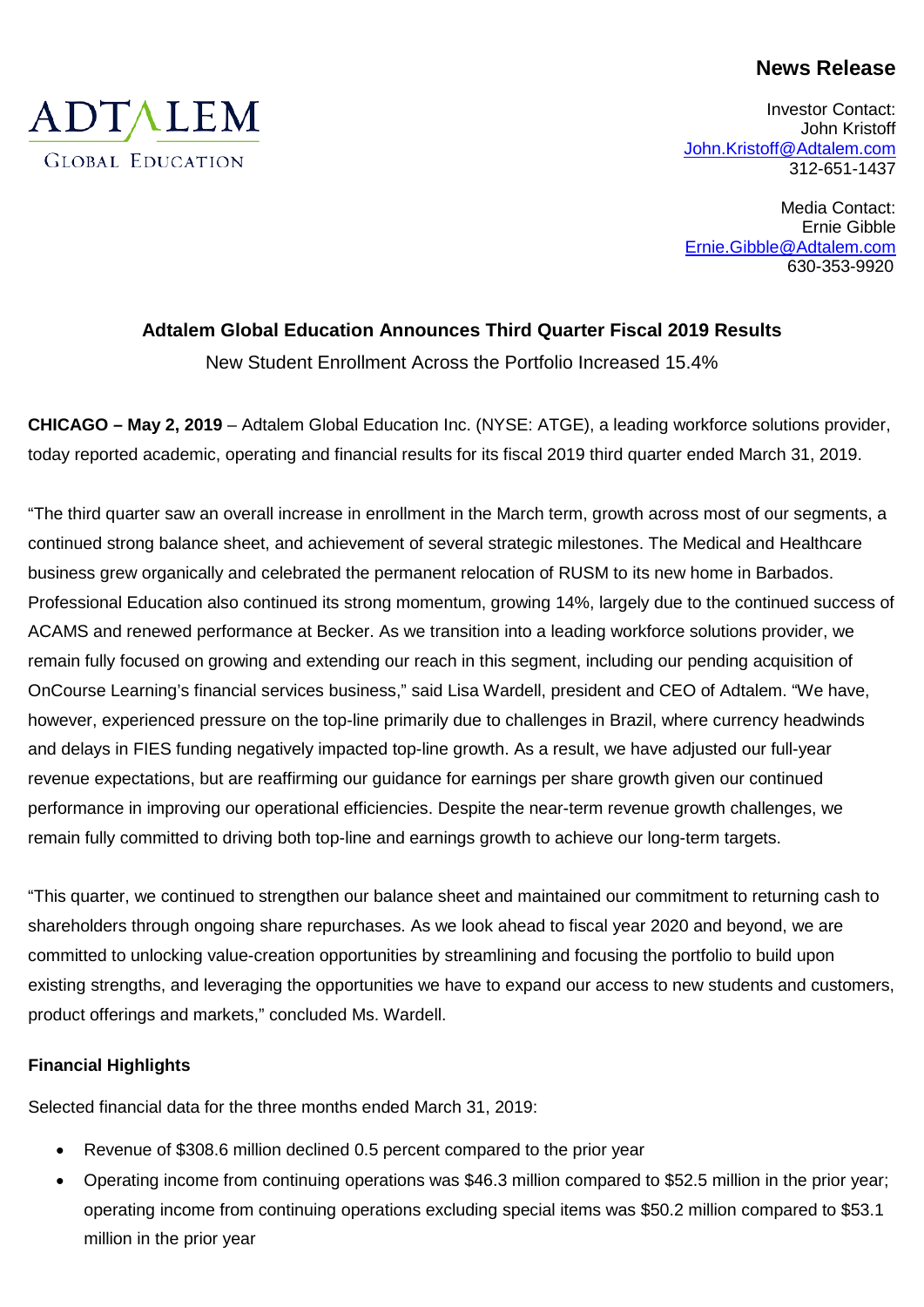- Net income was \$37.9 million compared to \$39.3 million in the prior year; net income from continuing operations excluding special items was \$40.0 million compared to \$43.4 million in the prior year
- Diluted earnings per share was \$0.64 compared to \$0.63 in the prior year; diluted earnings per share from continuing operations excluding special items was \$0.68 compared to \$0.70 in the prior year
- Approximately 1.27 million shares of common stock were repurchased during the third quarter of fiscal 2019 at an average purchase price of \$48.15 for a total of \$61.0 million

Selected financial data for the nine months ended March 31, 2019:

- Revenue of \$909.4 million decreased 0.2 percent compared to the prior year
- Operating income from continuing operations was \$114.1 million compared to \$142.3 million in the prior year; operating income from continuing operations excluding special items was \$145.6 million compared to \$145.5 million in the prior year
- Net income was \$45.7 million compared to a net loss of \$29.0 million in the prior year; net income from continuing operations excluding special items was \$111.8 million compared to \$119.9 million in the prior year
- Diluted earnings per share was \$0.76 compared to a loss per share of \$0.46 in the prior year; diluted earnings per share from continuing operations excluding special items was \$1.86 compared to \$1.92 in the prior year
- Approximately 3.6 million shares of common stock were repurchased during the first nine months of fiscal 2019 at an average purchase price of \$48.71 for a total of \$176.9 million

Fiscal 2019 third quarter results contained special items including total pre-tax restructuring charges of \$3.9 million, primarily related to real estate consolidations in Adtalem Brazil and Adtalem's home office.

Adtalem completed the transfer of ownership of DeVry University and Carrington College during the second quarter of fiscal 2019. A pre-tax reduction to the previously recorded loss on discontinued operations of \$1.8 million was recorded in the third quarter of fiscal 2019 related to these divestitures.

# **Segment Highlights**

## **Medical and Healthcare**

Third quarter segment revenue increased 1.6 percent to \$223.6 million compared to the prior year. Excluding the impact of the shift in starts of medical students in the prior year from the September to the January session due to Hurricanes Irma and Maria, third quarter revenue increased 3.3 percent.

Chamberlain revenue was essentially flat in the third quarter compared to the prior year. In the March 2019 session, new student enrollment declined 3.7 percent (online only) while total student enrollment increased 3.4 percent compared to the prior year with strong growth in the campus Bachelor of Science of Nursing program as well as the graduate programs.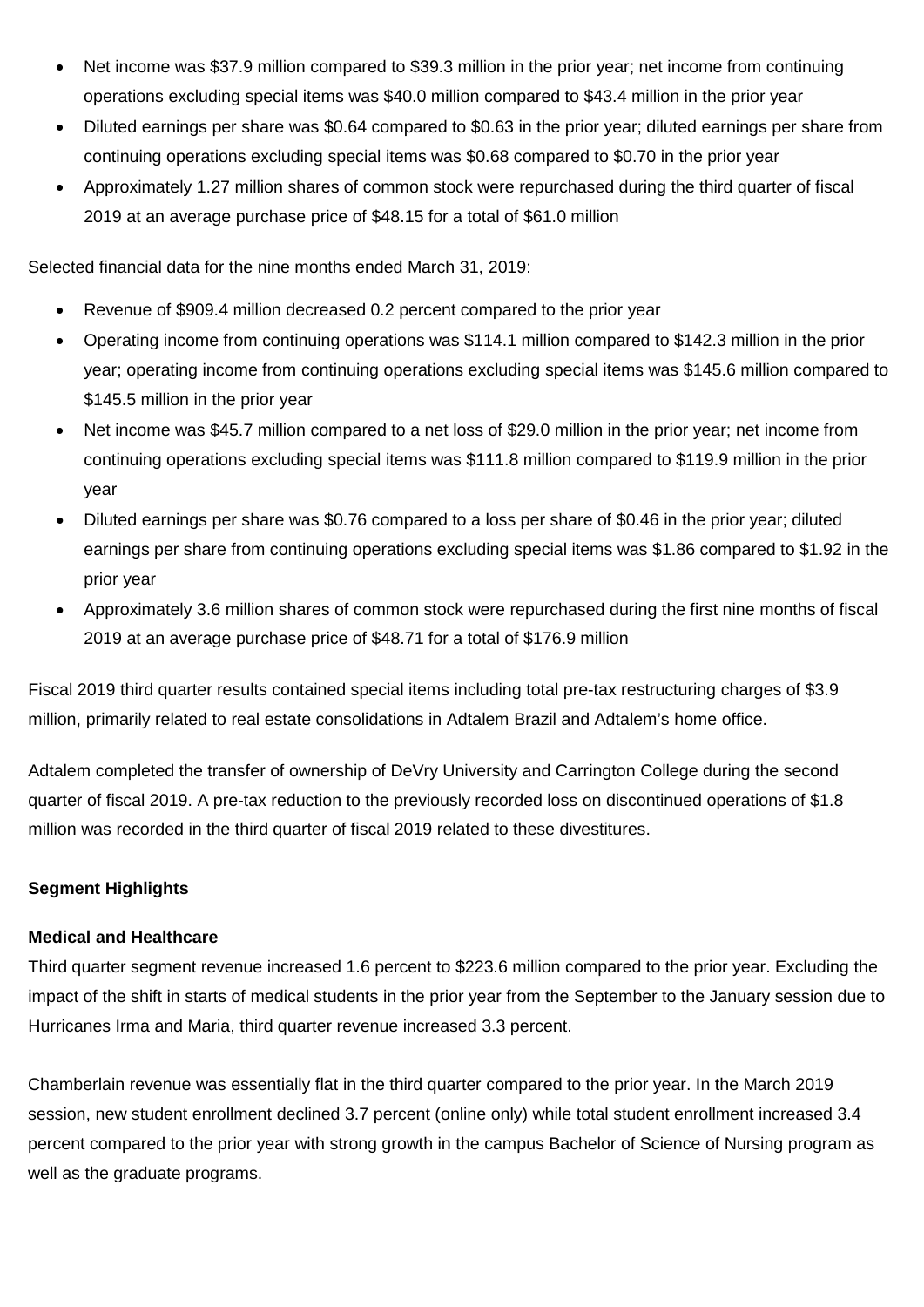Revenue in the quarter for the medical and veterinary schools increased 4.1 percent from the prior year. Excluding the impact of the shift in revenue in the prior year from the September to the January session, third quarter revenue increased 8.5 percent.

Segment operating income in the third quarter was \$53.1 million compared to \$60.3 million in the prior year. Excluding special items, segment operating income in the third quarter was \$53.0 million compared to \$60.8 million in the prior year.

# **Professional Education**

Third quarter segment revenue increased 14.1 percent to \$35.9 million compared to the prior year. Becker Accounting revenue grew 3.0 percent and ACAMS revenue increased 38.1 percent. Segment operating income in the quarter was \$5.1 million compared to \$2.4 million in the prior year.

## **Technology and Business**

Third quarter segment revenue decreased 15.5 percent to \$49.9 million compared to the prior year. On a constant currency basis, revenue decreased 2.0 percent compared to the prior year driven by higher discounting necessary to offset the effect of reductions and delays in government financial aid program funding. New student enrollment increased 17.7 percent, and increased 8.6 percent excluding distance learning, while total enrollment was up 5.6 percent and increased 2.0 percent excluding distance learning.

Segment operating loss in the third quarter was \$2.6 million compared to a loss of \$0.1 million in the prior year. Excluding special items, third quarter segment operating loss was \$0.8 million compared to \$0.1 million in the prior year.

# **Adtalem Outlook**

## *Fiscal Fourth Quarter 2019*

- Revenue is expected to increase approximately 3 to 4 percent compared to the prior year
- Operating costs excluding special items are expected to increase 3 to 4 percent compared to the prior year. The fourth quarter outlook assumes an exchange rate of 3.81 Brazilian real to the U.S. dollar

## *Fiscal Year 2019*

- Revenue is expected to be essentially flat compared to the prior year
- Effective income tax rate is expected to be in the 16 to 17 percent range
- Earnings per share from continuing operations excluding special items are expected to grow in the 2 to 3 percent range compared to the prior year
- Full year capital spending is expected to be approximately \$65 million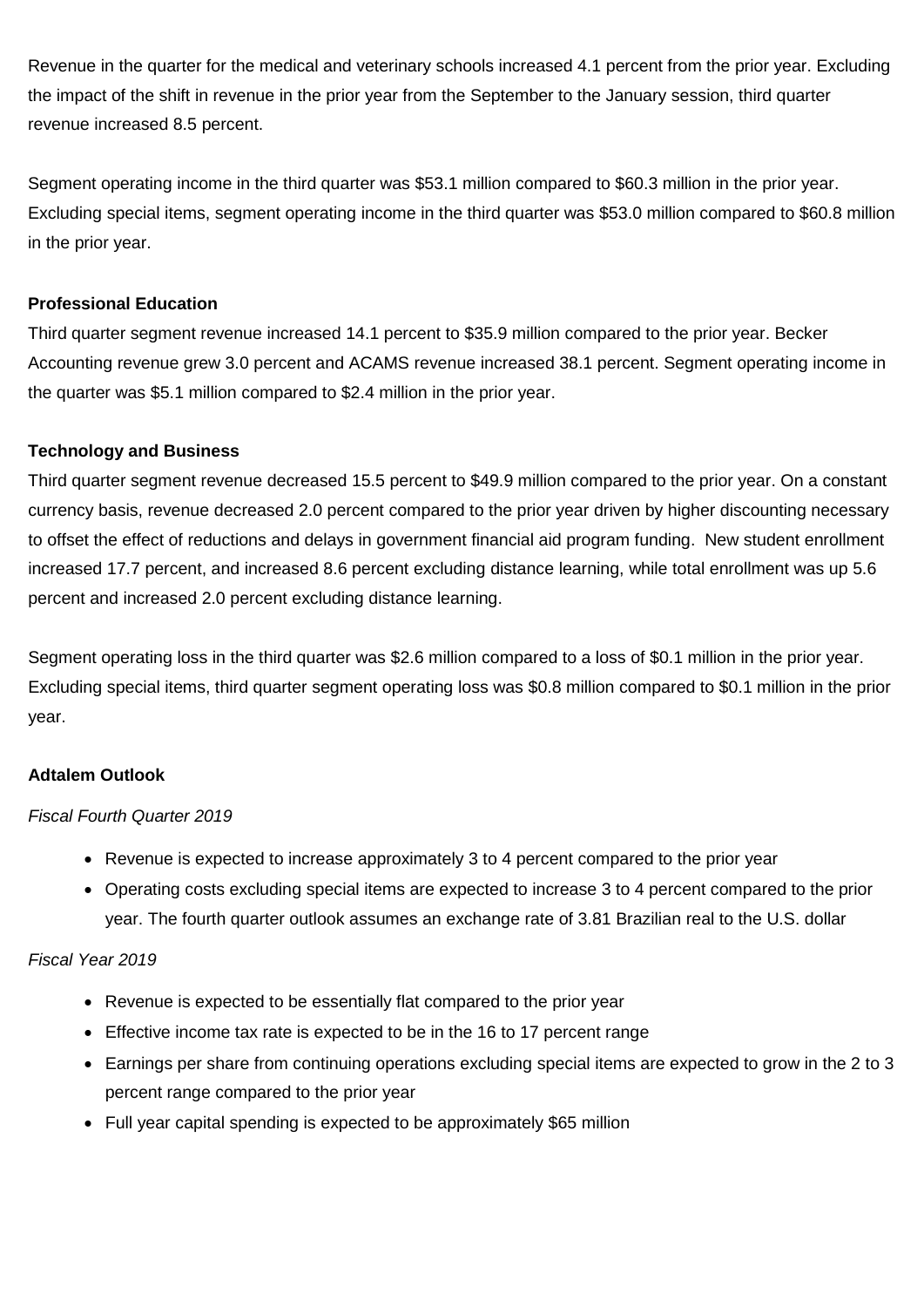## **Conference Call and Webcast Information**

Adtalem will hold a conference call to discuss its third quarter fiscal 2019 earnings on Thursday, May 2, at 4 p.m. CT (5 p.m. ET). The conference call will be led by Lisa Wardell, president and chief executive officer, and Patrick Unzicker, chief financial officer and treasurer.

For those wishing to participate by telephone, dial 877-407-6184 (domestic) or 201-389-0877 (international) and ask for the Adtalem call or use conference ID: 13689883. Adtalem will also broadcast the conference call on the Adtalem website at [https://78449.themediaframe.com/dataconf/productusers/age/mediaframe/29880/indexl.html.](https://78449.themediaframe.com/dataconf/productusers/age/mediaframe/29880/indexl.html)

Please access the website at least 15 minutes prior to the start of the call to register, download and install any necessary audio software.

Adtalem will archive a telephone replay of the call until June 3, 2019. To access the replay, dial 877-660-6853 (domestic) or 201-612-7415 (international), conference ID: 13689883. To access the webcast replay, please visit Adtalem's website at <http://investors.adtalem.com/CorporateProfile>

# **About Adtalem Global Education Inc.**

The purpose of Adtalem Global Education Inc. is to empower students to achieve their goals, find success, and make inspiring contributions to our global community. Adtalem Global Education Inc. (NYSE: ATGE; member S&P MidCap 400 Index) is a leading global education provider and the parent organization of Adtalem Educacional do Brasil, American University of the Caribbean School of Medicine, Association of Certified Anti-Money Laundering Specialists, Becker Professional Education, Chamberlain University, EduPristine, Ross University School of Medicine and Ross University School of Veterinary Medicine. For more information, please visit [adtalem.com.](http://cts.businesswire.com/ct/CT?id=smartlink&url=http%3A%2F%2Fwww.adtalem.com&esheet=51563555&newsitemid=20170525005022&lan=en-US&anchor=adtalem.com&index=1&md5=d4d6418be2cb563bc0e9ad7ce6de0e7f)

# **Forward-Looking Statement**

Certain statements contained in this release concerning Adtalem Global Education's expected future performance, including those statements concerning expectations or plans, constitute "forward-looking statements" within the meaning of the Safe Harbor Provision of the Private Securities Litigation Reform Act of 1995. All statements other than statements of historical fact are, or may be deemed to be, forward-looking statements. These forward-looking statements generally can be identified by phrases such as Adtalem Global Education or its management "believes," "expects," "anticipates," "foresees," "forecasts," "estimates," "plans," "intends," "continues," "may," "will," "should," "could," or other words or phrases of similar import which predict or indicate future events or trends or that are not statements of historical matters. However, the absence of these words does not mean that the statements are not forward-looking. These forward-looking statements are based on certain assumptions and analyses made by us in light of our experience and our perception of historical trends, current conditions and expected future developments, as well as other factors we believe are appropriate in the circumstances.

These forward-looking statements are subject to known and unknown risks, uncertainties and assumptions that may cause actual results, levels of activity, performance or achievements to be materially different from any future results, levels of activity, performance or achievements expressed or implied by such forward-looking statements. Factors that might cause or contribute to a material difference include the risks discussed in Item 1A, "Risk Factors," in our most recent Annual Report on Form 10-K for the year ending June 30, 2018 filed with the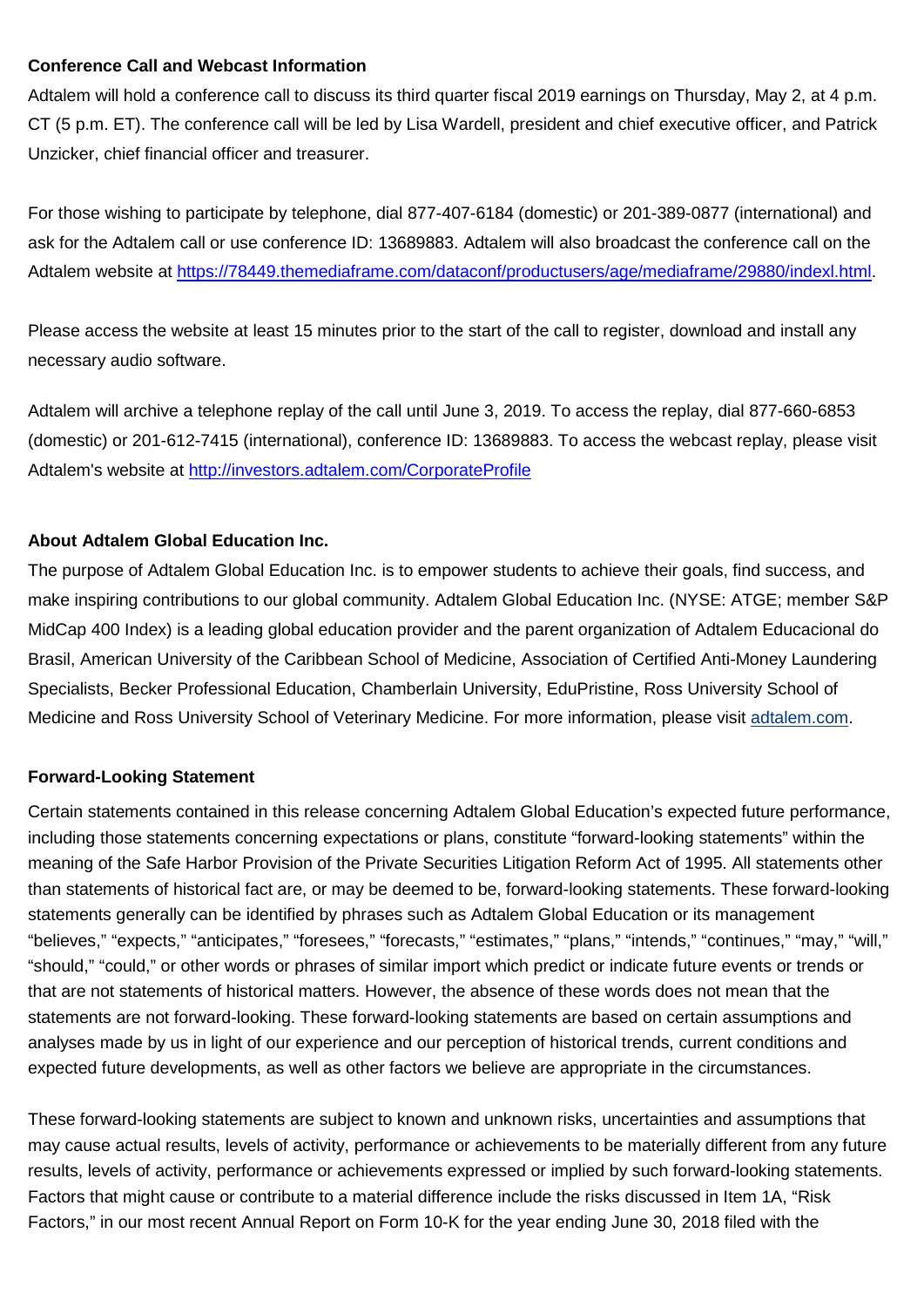Securities and Exchange Commission (SEC) on August 24, 2018 and our other filings with the SEC. Because of these risks, uncertainties and assumptions, you should not place undue reliance on these forward-looking statements. All forward-looking statements set forth in this release are qualified by these cautionary statements and there can be no assurance that the actual results or developments anticipated by us will be realized or, even if substantially realized, that they will have the expected consequences to or effects on us or our business or operations. Forward-looking statements set forth in this release speak only as of the date hereof, and we do not undertake any obligation to update forward-looking statements to reflect subsequent events or circumstances, changes in expectations or the occurrence of unanticipated events, except to the extent required by law.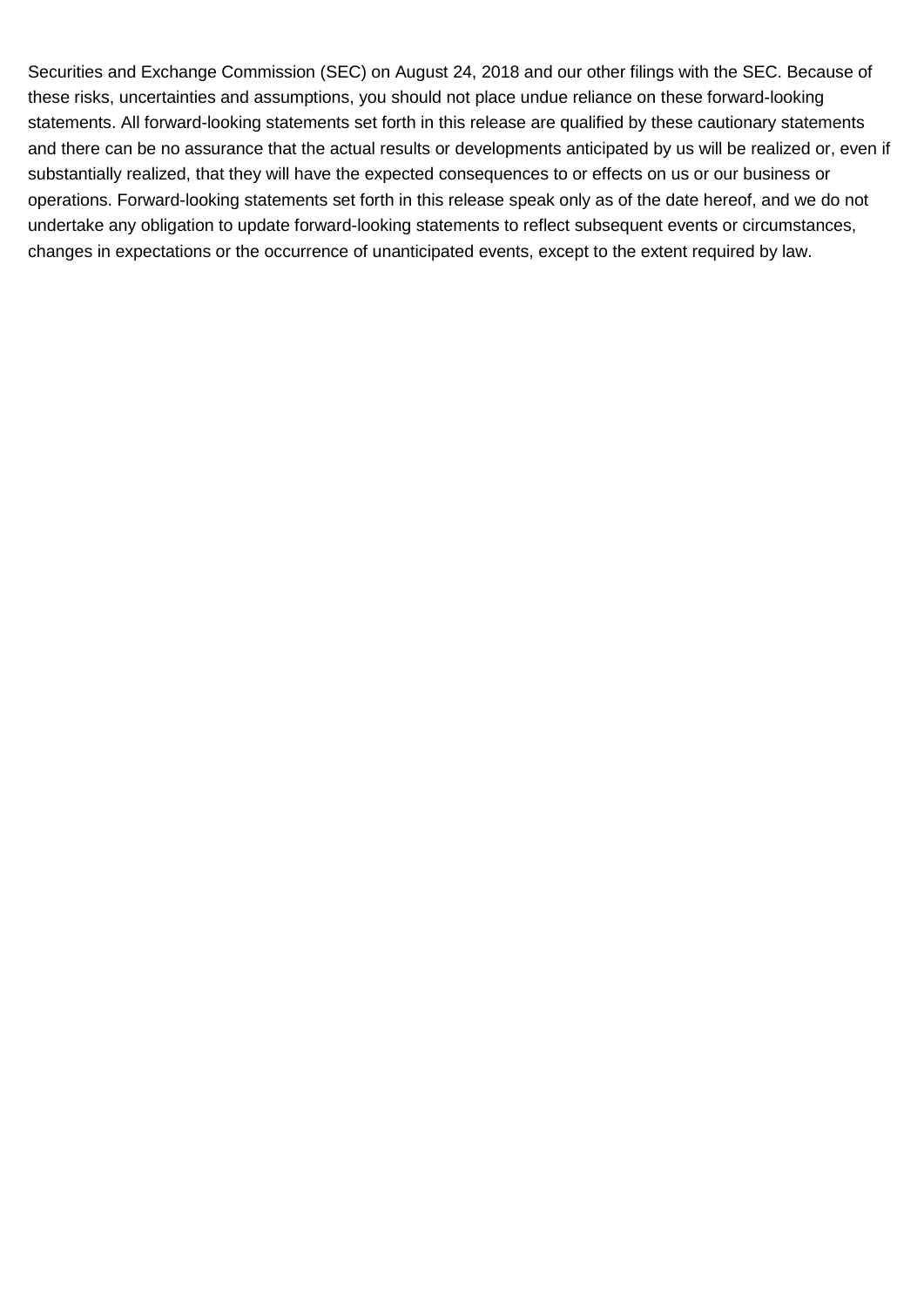|                                                                  | 3Q 2019 | 3Q 2018 | % Change |
|------------------------------------------------------------------|---------|---------|----------|
| Adtalem Global Education Student Enrollments <sup>1</sup>        |         |         |          |
| New students                                                     | 30,231  | 26,197  | $+15.4%$ |
| <b>Total students</b>                                            | 117,571 | 112,691 | $+4.3%$  |
| <b>Adtalem Brazil</b>                                            |         |         |          |
| <b>March Semester</b>                                            |         |         |          |
| New students                                                     | 27,505  | 23,367  | $+17.7%$ |
| <b>Total students</b>                                            | 79,919  | 75,700  | $+5.6%$  |
| <b>Chamberlain University</b><br>January Session                 |         |         |          |
| New students                                                     | 4,759   | 4,472   | $+6.4%$  |
| <b>Total students</b>                                            | 32,354  | 31,333  | $+3.3%$  |
| <b>March Session</b>                                             |         |         |          |
| New students <sup>(2)</sup>                                      | 2,726   | 2,830   | $-3.7%$  |
| <b>Total students</b>                                            | 32,104  | 31,053  | $+3.4%$  |
| Average Third Quarter Enrollment <sup>(3)</sup>                  |         |         |          |
| New students                                                     | 4,081   | 3,925   | $+4.0%$  |
| <b>Total students</b>                                            | 32,271  | 31,240  | $+3.3%$  |
| <b>Medical and Veterinary</b><br>January Semester <sup>(4)</sup> |         |         |          |
| New students                                                     | 471     | 515     | $-8.5%$  |
| <b>Total students</b>                                            | 5,548   | 5,938   | $-6.6%$  |

1) Includes the most recently reported enrollments at Adtalem's postsecondary institutions

2) Post-licensure online programs only; pre-licensure campus-based programs start in September, January and May; Total students includes pre and post-licensure enrollment

3) Weighted average: 2/3 January, 1/3 March

4) Includes enrollments in its medical and veterinary preparatory programs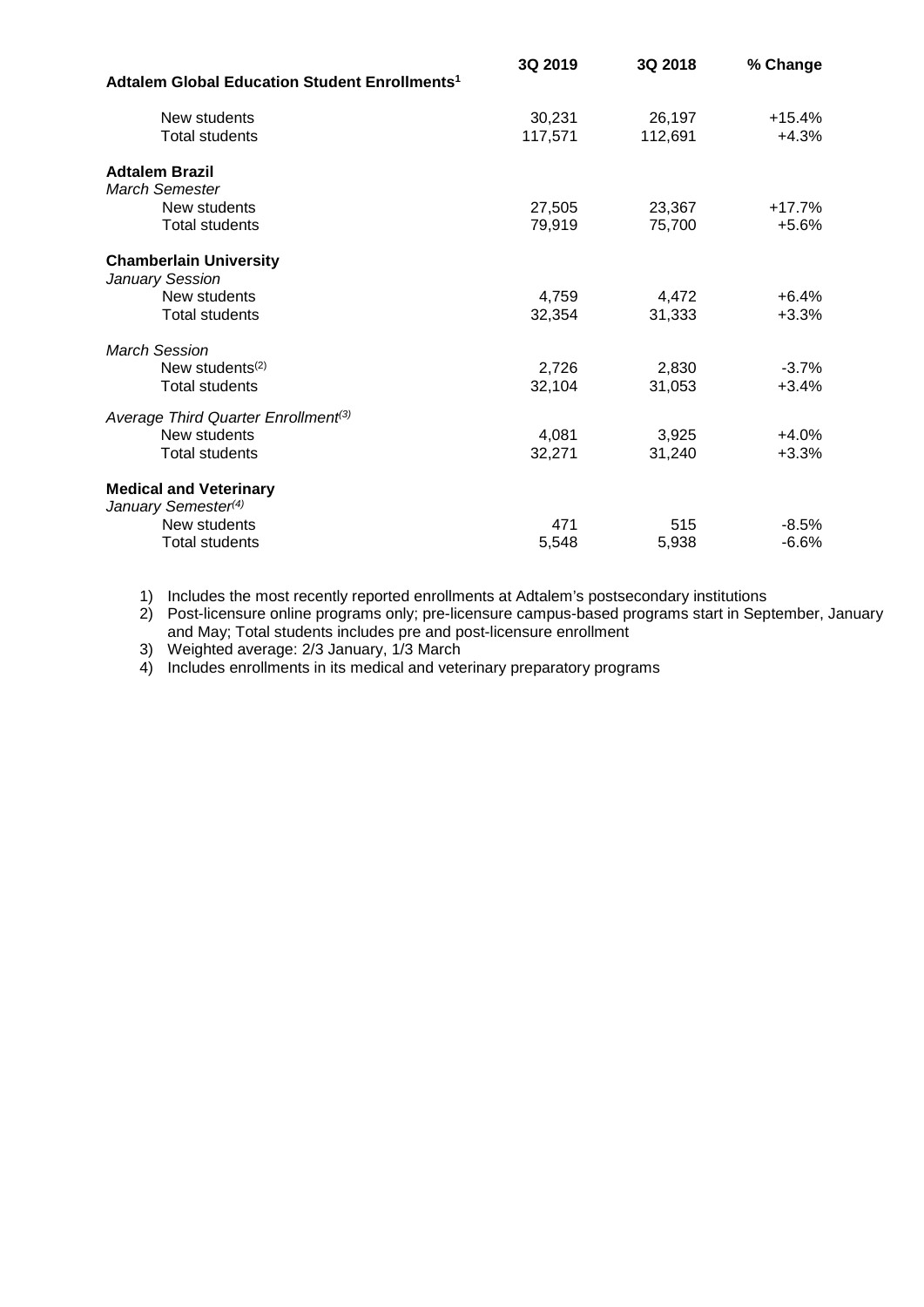### **ADTALEM GLOBAL EDUCATION INC. CONSOLIDATED BALANCE SHEETS (Unaudited)**

|                                                                            | March 31,<br>2019                                  | June 30,<br>2018 | March 31,<br>2018 |
|----------------------------------------------------------------------------|----------------------------------------------------|------------------|-------------------|
| <b>ASSETS:</b>                                                             | (in thousands, except share and par value amounts) |                  |                   |
|                                                                            |                                                    |                  |                   |
| <b>Current Assets:</b><br>Cash and Cash Equivalents                        | \$<br>321,211 \$                                   | 430,690 \$       | 265,325           |
| <b>Investments in Marketable Securities</b>                                | 8,341                                              | 4,255            | 4,200             |
| <b>Restricted Cash</b>                                                     | 391                                                | 310              | 498               |
| Accounts Receivable, Net                                                   | 155,372                                            | 146,726          | 155,418           |
| Prepaid Expenses and Other Current Assets                                  | 54,776                                             | 58,887           | 70,275            |
| <b>Current Assets Held for Sale</b>                                        |                                                    | 47,132           | 43,624            |
| <b>Total Current Assets</b>                                                | 540,091                                            | 688,000          | 539,340           |
| Land, Building and Equipment:                                              |                                                    |                  |                   |
| Land                                                                       | 43,801                                             | 48,177           | 48,359            |
| <b>Building</b>                                                            | 374,535                                            | 389,129          | 383,880           |
| Equipment                                                                  | 279,170                                            | 302,516          | 304,971           |
| <b>Construction in Progress</b>                                            | 16,445                                             | 25,360           | 29,711            |
|                                                                            | 713,951                                            | 765,182          | 766,921           |
| <b>Accumulated Depreciation</b>                                            | (354, 330)                                         | (376, 528)       | (363, 556)        |
| Land, Building and Equipment Held for Sale, Net                            |                                                    |                  | 14,994            |
| Land, Building and Equipment, Net                                          | 359,621                                            | 388,654          | 418,359           |
| <b>Noncurrent Assets:</b>                                                  |                                                    |                  |                   |
| Deferred Income Taxes                                                      | 19,199                                             | 38,780           | 30,500            |
| Intangible Assets, Net                                                     | 355,147                                            | 362,931          | 385,142           |
| Goodwill                                                                   | 811,260                                            | 813,887          | 845,843           |
| Other Assets, Net                                                          | 63,385                                             | 39,259           | 32,021            |
| Noncurrent Assets Held for Sale                                            |                                                    | 13,450           | 37,121            |
| <b>Total Other Assets</b>                                                  | 1,248,991                                          | 1,268,307        | 1,330,627         |
| <b>TOTAL ASSETS</b>                                                        | \$<br>2,148,703 \$                                 | 2,344,961 \$     | 2,288,326         |
|                                                                            |                                                    |                  |                   |
| <b>LIABILITIES:</b>                                                        |                                                    |                  |                   |
| <b>Current Liabilities:</b>                                                | \$<br>42,322 \$                                    | 47,477 \$        | 33,992            |
| <b>Accounts Payable</b><br>Accrued Salaries, Wages and Benefits            | 54,901                                             | 71,289           | 60,794            |
| <b>Accrued Liabilities</b>                                                 | 86,622                                             | 80,803           | 77,917            |
| Deferred Revenue                                                           | 122,360                                            | 106,773          | 133,299           |
| Current Portion of Long-Term Debt                                          | 3,000                                              | 3,000            |                   |
| <b>Current Liabilities Held for Sale</b>                                   |                                                    | 56,439           | 72,624            |
| <b>Total Current Liabilities</b>                                           | 309,205                                            | 365,781          | 378,626           |
| <b>Noncurrent Liabilities:</b>                                             |                                                    |                  |                   |
| Long-Term Debt                                                             | 288,589                                            | 290,073          | 120,000           |
| Deferred Income Taxes                                                      | 33,278                                             | 29,115           | 33,519            |
| Other Liabilities                                                          | 104,562                                            | 131,380          | 96,920            |
| Income Taxes Payable                                                       |                                                    |                  | 88,562            |
| Noncurrent Liabilities Held for Sale                                       |                                                    | 216              | 1,021             |
| <b>Total Other Liabilities</b>                                             | 426,429                                            | 450,784          | 340,022           |
| <b>TOTAL LIABILITIES</b>                                                   | 735,634                                            | 816,565          | 718,648           |
| NONCONTROLLING INTEREST                                                    | 8,482                                              | 9,110            | 11,391            |
| <b>SHAREHOLDERS' EQUITY:</b>                                               |                                                    |                  |                   |
| Common Stock, \$0.01 Par Value, 200,000,000 Shares Authorized; 56,954,000, |                                                    |                  |                   |
| 59,893,000 and 60,369,000 Shares Outstanding at March 31, 2019,            |                                                    |                  |                   |
| June 30, 2018 and March 31, 2018, respectively                             | 801                                                | 793              | 792               |
| Additional Paid-in Capital                                                 | 483,043                                            | 454,653          | 450,120           |
| <b>Retained Earnings</b>                                                   | 1,964,169                                          | 1,917,373        | 1,852,122         |
| Accumulated Other Comprehensive Loss                                       | (148,706)                                          | (142, 168)       | (59, 195)         |
| Treasury Stock, at Cost, 23,149,000, 19,390,000 and 18,852,000 Shares at   |                                                    |                  |                   |
| March 31, 2019, June 30, 2018 and March 31, 2018, respectively             | (894, 720)                                         | (711, 365)       | (685, 552)        |
| <b>TOTAL SHAREHOLDERS' EQUITY</b>                                          | 1,404,587                                          | 1,519,286        | 1,558,287         |
| TOTAL LIABILITIES, NONCONTROLLING INTEREST AND                             |                                                    |                  |                   |
| <b>SHAREHOLDERS' EQUITY</b>                                                | \$<br>2,148,703 \$                                 | 2,344,961 \$     | 2,288,326         |
|                                                                            |                                                    |                  |                   |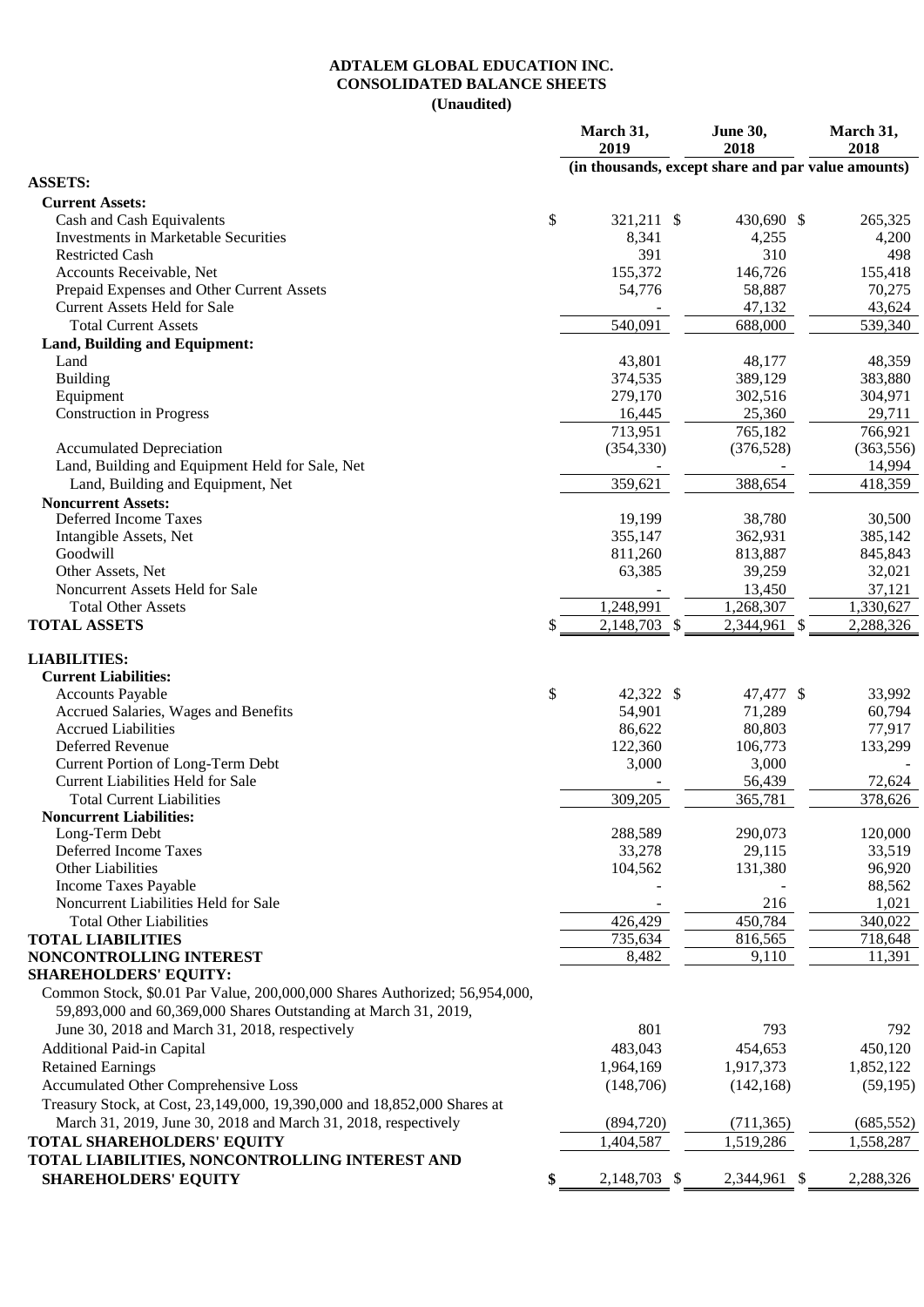### **ADTALEM GLOBAL EDUCATION INC. CONSOLIDATED STATEMENTS OF INCOME (LOSS) (Unaudited)**

|                                                                                            | <b>Three Months Ended</b> | March 31, |          |    | <b>Nine Months Ended</b><br>December 31, |            |
|--------------------------------------------------------------------------------------------|---------------------------|-----------|----------|----|------------------------------------------|------------|
|                                                                                            | 2019                      |           | 2018     |    | 2019                                     | 2018       |
|                                                                                            |                           |           |          |    | (in thousands, except per share amounts) |            |
| <b>REVENUE</b>                                                                             | \$<br>308,609 \$          |           | 310,070  | \$ | 909,393 \$                               | 911,424    |
| <b>OPERATING COST AND EXPENSE:</b>                                                         |                           |           |          |    |                                          |            |
| <b>Cost of Educational Services</b>                                                        | 156,339                   |           | 159,312  |    | 463,224                                  | 489,931    |
| Student Services and Administrative Expense                                                | 102,062                   |           | 97,633   |    | 300,548                                  | 276,000    |
| <b>Restructuring Expense</b>                                                               | 3,902                     |           | 621      |    | 47,095                                   | 3,184      |
| <b>Insurance Settlement Gain</b>                                                           |                           |           |          |    | (15,571)                                 |            |
| <b>Total Operating Cost and Expense</b>                                                    | 262,303                   |           | 257,566  |    | 795,296                                  | 769,115    |
| <b>Operating Income from Continuing Operations</b>                                         | 46,306                    |           | 52,504   |    | 114,097                                  | 142,309    |
| <b>OTHER INCOME (EXPENSE):</b>                                                             |                           |           |          |    |                                          |            |
| Interest and Dividend Income                                                               | 2,003                     |           | 1,329    |    | 6,121                                    | 4,812      |
| <b>Interest Expense</b>                                                                    | (5,269)                   |           | (2,850)  |    | (17,027)                                 | (7, 247)   |
| Investment Gain (Loss)                                                                     | 715                       |           |          |    | (407)                                    |            |
| Net Other Expense                                                                          | (2,551)                   |           | (1,521)  |    | (11, 313)                                | (2, 435)   |
| <b>Income from Continuing Operations Before Income Taxes</b>                               | 43,755                    |           | 50,983   |    | 102,784                                  | 139,874    |
| <b>Income Tax Provision</b>                                                                | (7, 542)                  |           | (8,024)  |    | (18, 820)                                | (122, 775) |
| <b>Equity Method Investment Loss</b>                                                       |                           |           | (100)    |    |                                          | (138)      |
| <b>Income from Continuing Operations</b>                                                   | 36,213                    |           | 42,859   |    | 83,964                                   | 16,961     |
| <b>DISCONTINUED OPERATIONS:</b>                                                            |                           |           |          |    |                                          |            |
| <b>Income (Loss) from Discontinued Operations Before</b>                                   |                           |           |          |    |                                          |            |
| <b>Income Taxes</b>                                                                        | 2,038                     |           | (7, 422) |    | (12, 410)                                | (71,280)   |
| <b>Loss on Disposal of Discontinued Operations Before</b>                                  |                           |           |          |    |                                          |            |
| <b>Income Taxes</b>                                                                        | (265)                     |           |          |    | (32, 979)                                |            |
| <b>Income Tax (Provision) Benefit</b>                                                      | (120)                     |           | 3,851    |    | 7,212                                    | 25,741     |
|                                                                                            | 1,653                     |           |          |    |                                          |            |
| <b>Income (Loss) from Discontinued Operations</b>                                          |                           |           | (3,571)  |    | (38, 177)                                | (45, 539)  |
| <b>NET INCOME (LOSS)</b>                                                                   | 37,866                    |           | 39,288   |    | 45,787                                   | (28, 578)  |
| Net Loss (Income) Attributable to Noncontrolling Interest                                  | 39                        |           | 46       |    | (117)                                    | (459)      |
| NET INCOME (LOSS) ATTRIBUTABLE TO ADTALEM                                                  |                           |           |          |    |                                          |            |
| <b>GLOBAL EDUCATION</b>                                                                    | \$<br>37,905 \$           |           | 39,334   | S  | 45,670 \$                                | (29,037)   |
| AMOUNTS ATTRIBUTABLE TO ADTALEM GLOBAL<br><b>EDUCATION:</b>                                |                           |           |          |    |                                          |            |
| Income from Continuing Operations                                                          | \$<br>36,252 \$           |           | 42,905   | \$ | 83,847 \$                                | 16,502     |
| Income (Loss) from Discontinued Operations                                                 | 1,653                     |           | (3,571)  |    | (38, 177)                                | (45, 539)  |
| NET INCOME (LOSS) ATTRIBUTABLE TO ADTALEM                                                  |                           |           |          |    |                                          |            |
| <b>GLOBAL EDUCATION</b>                                                                    | \$<br>37,905 \$           |           | 39,334   | \$ | 45,670 \$                                | (29,037)   |
| EARNINGS (LOSS) PER COMMON SHARE ATTRIBUTABLE<br>TO ADTALEM GLOBAL EDUCATION SHAREHOLDERS: |                           |           |          |    |                                          |            |
| <b>Basic:</b>                                                                              |                           |           |          |    |                                          |            |
| <b>Continuing Operations</b>                                                               | \$<br>$0.62 \text{ }$ \$  |           | 0.70     | \$ | $1.42 \text{ }$ \$                       | 0.27       |
| <b>Discontinued Operations</b>                                                             | \$<br>$0.03 \text{ }$ \$  |           | (0.06)   | \$ | $(0.64)$ \$                              | (0.74)     |
| Total                                                                                      | \$<br>$0.65$ \$           |           | 0.64     | \$ | $0.77$ \$                                | (0.47)     |
| Diluted:                                                                                   |                           |           |          |    |                                          |            |
| <b>Continuing Operations</b>                                                               | \$<br>$0.62 \text{ }$ \$  |           | 0.69     | \$ | $1.40 \text{ }$ \$                       | 0.26       |
| <b>Discontinued Operations</b>                                                             | \$<br>$0.03 \text{ }$ \$  |           | (0.06)   | \$ | $(0.64)$ \$                              | (0.73)     |
| Total                                                                                      | \$<br>$0.64$ \$           |           | 0.63     | \$ | $0.76$ \$                                | (0.46)     |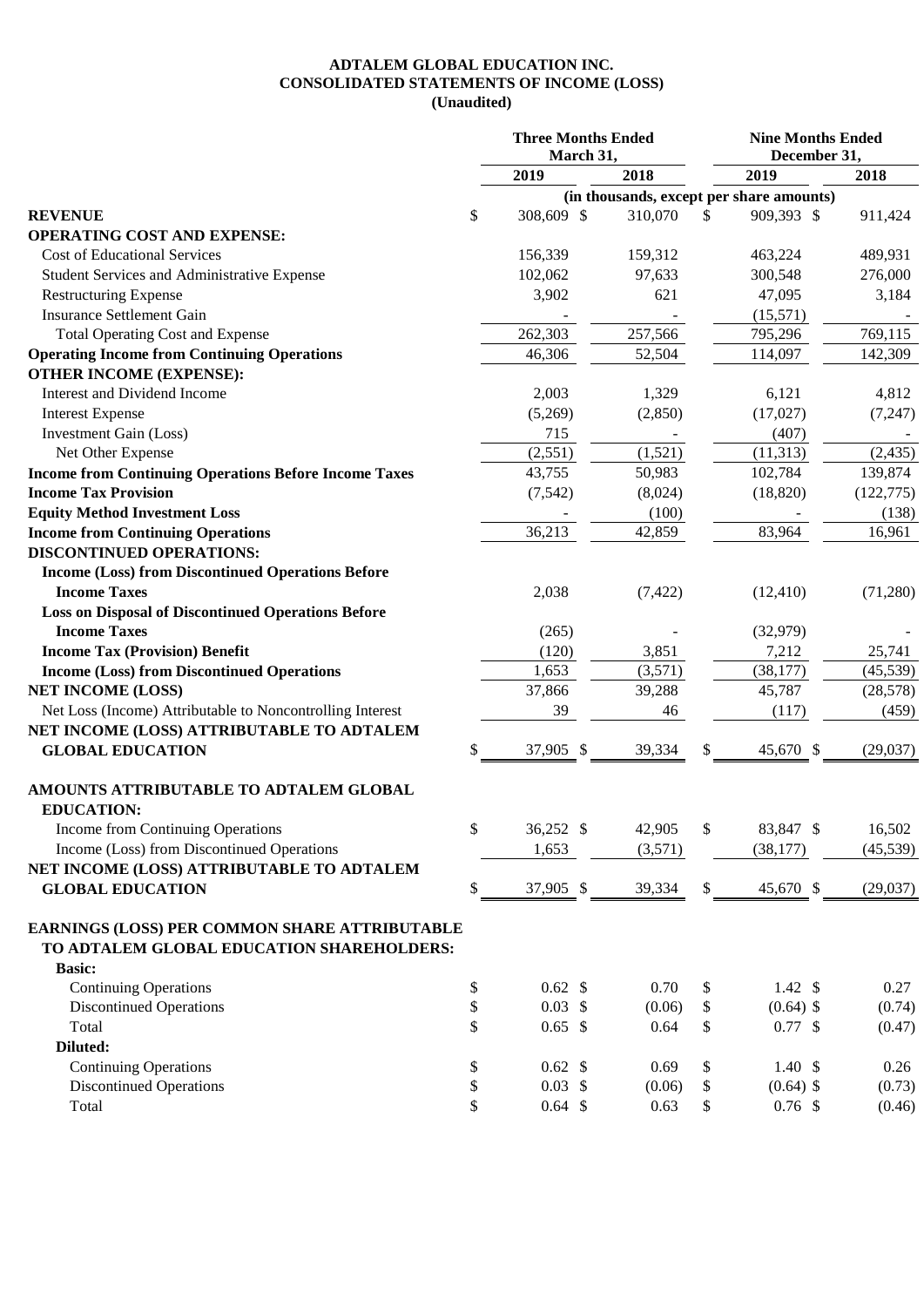## **ADTALEM GLOBAL EDUCATION INC. CONSOLIDATED STATEMENTS OF CASH FLOWS (Unaudited)**

|                                                                                              | <b>Nine Months Ended</b><br>March 31, |            |
|----------------------------------------------------------------------------------------------|---------------------------------------|------------|
|                                                                                              | 2019                                  | 2018       |
|                                                                                              | (in thousands)                        |            |
| <b>CASH FLOW FROM OPERATING ACTIVITIES:</b>                                                  |                                       |            |
| Net Income (Loss)                                                                            | \$<br>45,787 \$                       | (28, 578)  |
| Loss from Discontinued Operations                                                            | 38,177                                | 45,539     |
| Adjustments to Reconcile Net Income (Loss) to Net Cash Provided by Operating Activities:     |                                       |            |
| <b>Stock-Based Compensation Expense</b>                                                      | 10,369                                | 11,517     |
| Depreciation                                                                                 | 31,758                                | 33,554     |
| Amortization of Intangible Assets                                                            | 6,231                                 | 7,333      |
| Amortization of Deferred Debt Issuance Costs                                                 | 1,175                                 | 528        |
| Provision for Bad Debts                                                                      | 11,203                                | 13,370     |
| Deferred Income Taxes                                                                        | 23,717                                | 3,541      |
| Loss on Disposals, Accelerated Depreciation and Adjustments to Land, Building and Equipment  | 44,489                                | 29,964     |
| <b>Realized Loss on Investments</b>                                                          | 193                                   |            |
| <b>Unrealized Loss on Investments</b>                                                        | 214                                   |            |
| <b>Insurance Settlement Gain</b>                                                             | (15,571)                              |            |
| Changes in Assets and Liabilities:                                                           |                                       |            |
| <b>Accounts Receivable</b>                                                                   | (20, 838)                             | (18,967)   |
| Prepaid Expenses and Other                                                                   | (39, 127)                             | (30,625)   |
| <b>Accounts Payable</b>                                                                      | (4,292)                               | (3,960)    |
| Accrued Salaries, Wages, Benefits and Liabilities                                            | (4,566)                               | (29, 538)  |
| Deferred Revenue                                                                             | 15,688                                | 29,003     |
| Income Taxes Payable, Long-Term                                                              |                                       | 88,562     |
| Net Cash Provided by Operating Activities-Continuing Operations                              | 144,607                               | 151,243    |
| Net Cash (Used in) Provided by Operating Activities-Discontinued Operations                  | (16,072)                              | 32,021     |
| NET CASH PROVIDED BY OPERATING ACTIVITIES                                                    | 128,535                               | 183,264    |
| CASH FLOWS FROM INVESTING ACTIVITIES:                                                        |                                       |            |
| Capital Expenditures                                                                         | (50, 853)                             | (50, 433)  |
| Insurance Proceeds Received for Damage to Buildings and Equipment                            | 35,706                                |            |
| <b>Sales of Marketable Securities</b>                                                        | 1,625                                 |            |
| <b>Purchases of Marketable Securities</b>                                                    | (6,070)                               | (145)      |
| Payment for Purchase of Businesses, Net of Cash Acquired                                     |                                       | (4,041)    |
| Loan to DeVry University                                                                     | (10,000)                              |            |
| Net Cash Used in Investing Activities-Continuing Operations                                  | (29, 592)                             | (54, 619)  |
| Net Cash (Used in) Provided by Investing Activities-Discontinued Operations                  | (1,833)                               | 5,189      |
| Cash and Restricted Cash Transferred in Divestitures of Discontinued Operations              | (48, 876)                             |            |
| NET CASH USED IN INVESTING ACTIVITIES                                                        | (80, 301)                             | (49, 430)  |
| <b>CASH FLOWS FROM FINANCING ACTIVITIES:</b>                                                 |                                       |            |
| Proceeds from Exercise of Stock Options                                                      | 16,825                                | 22,557     |
| Employee Taxes Paid on Withholding Shares                                                    | (6,527)                               | (3,862)    |
| Proceeds from Stock Issued Under Colleague Stock Purchase Plan                               | 421                                   | 585        |
| Repurchase of Common Stock for Treasury                                                      | (176,903)                             | (111, 626) |
| Payments of Seller Financed Obligations                                                      | (2,154)                               | (10, 559)  |
| Borrowings Under Credit Facility                                                             |                                       | 258,000    |
|                                                                                              | (2,250)                               | (263,000)  |
| Repayments Under Credit Facility                                                             |                                       |            |
| NET CASH USED IN FINANCING ACTIVITIES                                                        | (170, 588)                            | (107,905)  |
| <b>Effects of Exchange Rate Differences</b>                                                  | (449)                                 | (714)      |
| NET (DECREASE) INCREASE IN CASH, CASH EQUIVALENTS AND RESTRICTED CASH                        | (122, 803)                            | 25,215     |
| Cash, Cash Equivalents and Restricted Cash at Beginning of Period                            | 444,405                               | 251,096    |
| Cash, Cash Equivalents and Restricted Cash at End of Period                                  | 321,602                               | 276,311    |
| Less: Cash, Cash Equivalents and Restricted Cash of Discontinued Operations at End of Period |                                       | 10,488     |
| Cash, Cash Equivalents and Restricted Cash at End of Period                                  | \$<br>321,602 \$                      | 265,823    |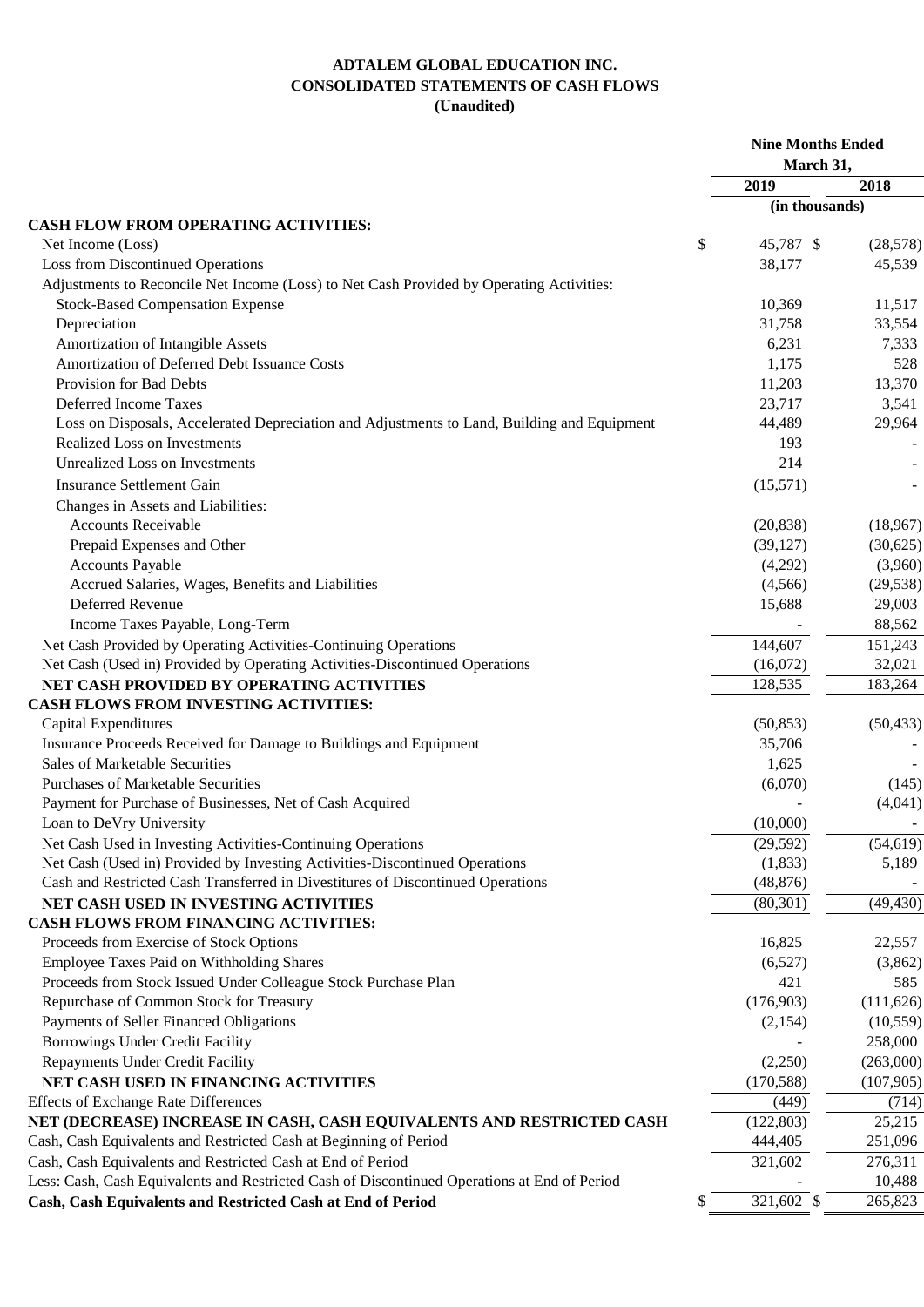## **ADTALEM GLOBAL EDUCATION INC. SEGMENT INFORMATION (Unaudited)**

|                                            |                  | <b>Three Months Ended</b><br>March 31, |                               |    |            | <b>Nine Months Ended</b><br>March 31, |                               |  |
|--------------------------------------------|------------------|----------------------------------------|-------------------------------|----|------------|---------------------------------------|-------------------------------|--|
|                                            | 2019             | 2018                                   | <b>Increase</b><br>(Decrease) |    | 2019       | 2018                                  | <b>Increase</b><br>(Decrease) |  |
| <b>REVENUE:</b>                            |                  |                                        | (in thousands)                |    |            |                                       |                               |  |
| Medical and Healthcare                     | \$<br>223,575 \$ | 220,067                                | 1.6 %                         | S  | 638,302 \$ | 614,649                               | 3.8%                          |  |
| <b>Professional Education</b>              | 35,935           | 31,505                                 | 14.1 %                        |    | 113,723    | 101,906                               | 11.6 %                        |  |
| Technology and Business                    | 49,907           | 59,030                                 | $(15.5)\%$                    |    | 159.791    | 196,602                               | $(18.7)\%$                    |  |
| Home Office and Other                      | (808)            | (532)                                  | NM                            |    | (2,423)    | (1,733)                               | NM                            |  |
| <b>Total Consolidated Revenue</b>          | 308,609          | 310,070                                | $(0.5)\%$                     |    | 909,393    | 911,424                               | (0.2)%                        |  |
| <b>OPERATING INCOME (LOSS):</b>            |                  |                                        |                               |    |            |                                       |                               |  |
| Medical and Healthcare                     | 53,093           | 60,304                                 | $(12.0)\%$                    |    | 115,396    | 141,583                               | $(18.5)\%$                    |  |
| <b>Professional Education</b>              | 5,086            | 2,382                                  | 113.5 %                       |    | 19,469     | 15,082                                | 29.1 %                        |  |
| Technology and Business                    | (2,561)          | (103)                                  | NM                            |    | 3,165      | 15.749                                | $(79.9)\%$                    |  |
| Home Office and Other                      | (9,312)          | (10,079)                               | NM                            |    | (23,933)   | (30, 105)                             | NM                            |  |
| <b>Total Consolidated Operating Income</b> | 46,306 \$        | 52,504                                 | $(11.8)\%$                    | \$ | 114,097    | 142,309                               | $(19.8)\%$                    |  |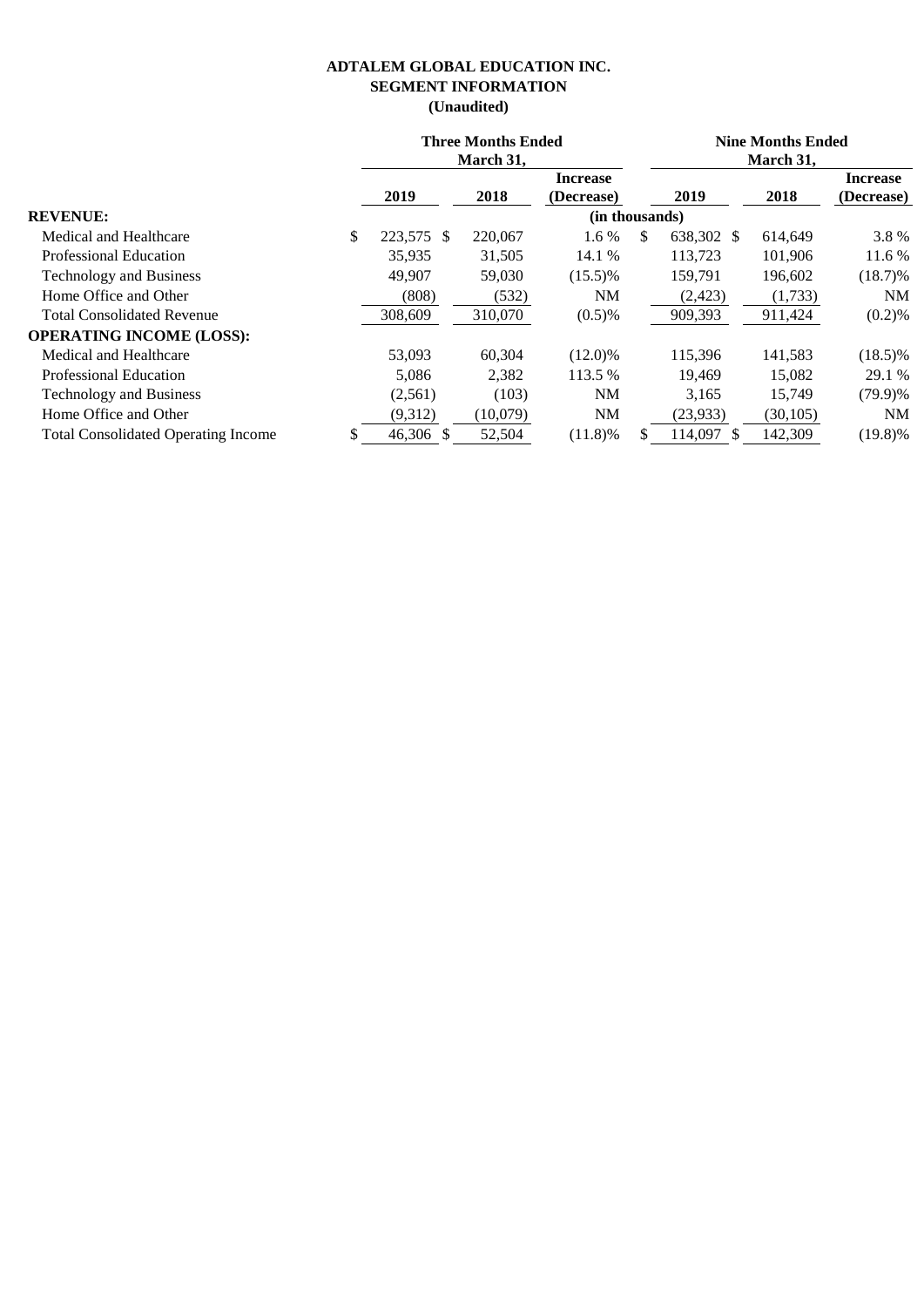#### **NON-GAAP INFORMATION**

In accordance with U.S. Generally Accepted Accounting Principles ("GAAP"), the operating results of DeVry University and Carrington College ("Carrington") are reclassified as discontinued operations for the third quarter and first nine months of fiscal year 2019 and 2018. During the third quarter and the first nine months of fiscal year 2019, Adtalem recorded special items related to the following: (i) restructuring expense related to the closing of the Ross University School of Medicine ("RUSM"), which is part of the Medical and Healthcare segment, campus in Dominica; (ii) loss on sale charges at Adtalem Brazil, which is part of the Technology and Business segment, related to the disposition of the Joao Pessoa institution (presented as restructuring expense); (iii) restructuring expense at Adtalem Brazil and Adtalem's home office primarily related to real estate consolidations (not related to any segment); (iv) insurance settlement gain related to the final insurance settlement related to Hurricanes Irma and Maria at the American University of the Caribbean School of Medicine ("AUC") and RUSM; and (v) adjustments to the preliminary income tax charges related to the implementation of the Tax Cuts and Jobs Act of 2017 and tax charges related to the divestiture of DeVry University. During the third quarter and the first nine months of fiscal year 2018, Adtalem recorded special items related to: (i) restructuring expense primarily related to workforce reductions and real estate consolidations at Adtalem's home office. The following tables illustrate the effects of the discontinued operations and special items on Adtalem's operating income from continuing operations excluding special items and net income from continuing operations excluding special items. Management believes that the non-GAAP disclosure of operating income from continuing operations, net income from continuing operations and earnings per share excluding the discontinued operations and special items provides investors with useful supplemental information regarding the underlying business trends and performance of Adtalem's ongoing operations and is useful for period-over-period comparisons of such operations given the special nature of discontinued operations, restructuring charges, insurance settlement gain and certain income tax charges. Adtalem uses these supplemental financial measures internally in its management and budgeting process. However, these non-GAAP financial measures should be viewed in addition to, and not as a substitute for, Adtalem's reported results prepared in accordance with GAAP. The following tables reconcile these non-GAAP measures to the most directly comparable GAAP information (in thousands).

#### **ADTALEM GLOBAL EDUCATION INC. NON-GAAP OPERATING INCOME FROM CONTINUING OPERATIONS BY SEGMENT (Unaudited)**

|                                                  |    |                         | <b>Three Months Ended</b> |                 |    |               | <b>Nine Months Ended</b> |                 |
|--------------------------------------------------|----|-------------------------|---------------------------|-----------------|----|---------------|--------------------------|-----------------|
|                                                  |    |                         | March 31,                 |                 |    |               | March 31,                |                 |
|                                                  |    |                         |                           | <b>Increase</b> |    |               |                          | <b>Increase</b> |
|                                                  |    | 2019                    | 2018                      | (Decrease)      |    | 2019          | 2018                     | (Decrease)      |
| Medical and Healthcare Operating Income          | S  | 53,093 \$               | 60,304                    | $(12.0)\%$      | \$ | 115,396 \$    | 141,583                  | $(18.5)\%$      |
| <b>Restructuring Expense</b>                     |    | (133)                   | 530                       | NM              |    | 41,327        | 642                      | NM              |
| <b>Insurance Settlement Gain</b>                 |    |                         |                           | NM              |    | (15, 571)     |                          | <b>NM</b>       |
| Medical and Healthcare Operating Income          |    |                         |                           |                 |    |               |                          |                 |
| <b>Excluding Special Items</b>                   | \$ | 52,960 \$               | 60,834                    | $(12.9)\%$      | S. | 141,152 \$    | 142,225                  | (0.8)%          |
| Technology and Business Operating Income         | \$ | $(2,561)$ \$            | (103)                     | NM              | \$ | $3,165$ \$    | 15,749                   | $(79.9)\%$      |
| <b>Restructuring Expense</b>                     |    | 1,716                   |                           | $\rm{NM}$       |    | 1,901         |                          | $\rm{NM}$       |
| Technology and Business Operating Income         |    |                         |                           |                 |    |               |                          |                 |
| <b>Excluding Special Items</b>                   | \$ | $(845)$ \$              | (103)                     | NM              | \$ | 5,066 \$      | 15,749                   | $(67.8)\%$      |
| Home Office and Other Operating Loss             | \$ | $(9,312)$ \$            | (10,079)                  | NM              | \$ | $(23,933)$ \$ | (30, 105)                | <b>NM</b>       |
| <b>Restructuring Expense</b>                     |    | 2,319                   | 91                        | <b>NM</b>       |    | 3,867         | 2,542                    | <b>NM</b>       |
| Home Office and Other Operating Loss             |    |                         |                           |                 |    |               |                          |                 |
| <b>Excluding Special Items</b>                   | \$ | $(6,993)$ \$            | (9,988)                   | NM              | \$ | $(20,066)$ \$ | (27, 563)                | <b>NM</b>       |
| <b>Adtalem Global Education Operating Income</b> | \$ | 46,306 \$               | 52,504                    | $(11.8)\%$      | \$ | 114,097 \$    | 142,309                  | $(19.8)\%$      |
| <b>Restructuring Expense</b>                     |    | 3,902                   | 621                       | NM              |    | 47,095        | 3,184                    | NM              |
| <b>Insurance Settlement Gain</b>                 |    |                         |                           | <b>NM</b>       |    | (15, 571)     |                          | <b>NM</b>       |
| <b>Adtalem Global Education Operating Income</b> |    |                         |                           |                 |    |               |                          |                 |
| <b>Excluding Special Items</b>                   |    | 50,208<br>$\mathcal{S}$ | 53,125                    | (5.5)%          |    | 145,621<br>-S | 145,493                  | 0.1%            |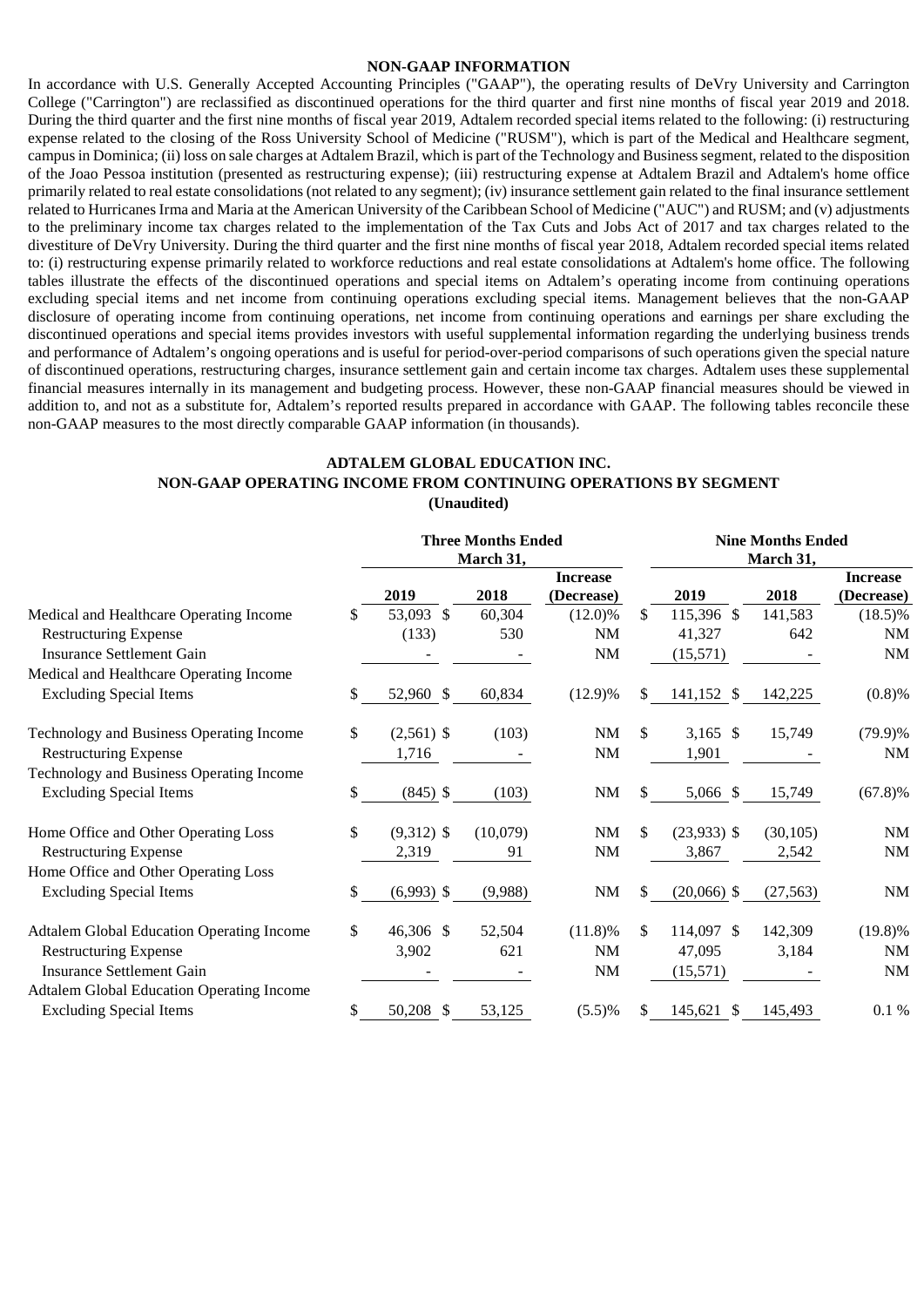## **ADTALEM GLOBAL EDUCATION INC. NON-GAAP EARNINGS DISCLOSURE (Unaudited)**

|                                                                | <b>Three Months Ended</b>      |               |        | <b>Nine Months Ended</b> |                                          |  |          |  |  |  |
|----------------------------------------------------------------|--------------------------------|---------------|--------|--------------------------|------------------------------------------|--|----------|--|--|--|
|                                                                | March 31,                      |               |        |                          | March 31,                                |  |          |  |  |  |
|                                                                | 2019                           |               | 2018   |                          | 2019                                     |  | 2018     |  |  |  |
|                                                                |                                |               |        |                          | (in thousands, except per share amounts) |  |          |  |  |  |
| <b>Net Income (Loss)</b>                                       | \$<br>37,905 \$                |               | 39,334 | S                        | 45,670 \$                                |  | (29,037) |  |  |  |
| Earnings (Loss) per Share (diluted)                            | \$<br>$0.64$ \$                |               | 0.63   | \$                       | $0.76$ \$                                |  | (0.46)   |  |  |  |
| <b>Continuing Operations:</b>                                  |                                |               |        |                          |                                          |  |          |  |  |  |
| <b>Restructuring Expense</b>                                   | \$<br>3,902 $$$                |               | 621    | \$                       | 47,095 \$                                |  | 3,184    |  |  |  |
| Effect on Earnings per Share (diluted)                         | \$<br>$0.07$ \$                |               | 0.01   | \$                       | $0.78$ \$                                |  | 0.05     |  |  |  |
| Insurance Settlement Gain                                      | \$<br>$\overline{a}$           | \$            |        | \$                       | $(15,571)$ \$                            |  |          |  |  |  |
| Effect on Earnings per Share (diluted)                         | \$<br>$\overline{\phantom{a}}$ | \$            |        | \$                       | $(0.26)$ \$                              |  |          |  |  |  |
| Tax Cuts and Jobs Act of 2017 and Tax Charges Related          |                                |               |        |                          |                                          |  |          |  |  |  |
| to the Divestiture of DeVry University                         | \$<br>$\overline{\phantom{a}}$ | $\mathbb{S}$  |        | \$                       | $1,526$ \$                               |  | 101,196  |  |  |  |
| Effect on Earnings per Share (diluted)                         | \$<br>$\blacksquare$           | $\mathbb{S}$  |        | \$                       | $0.03$ \$                                |  | 1.62     |  |  |  |
| Income Tax Impact on Non-GAAP Adjustments                      | \$<br>$(105)$ \$               |               | (144)  | \$                       | $(5,074)$ \$                             |  | (999)    |  |  |  |
| Effect on Earnings per Share (diluted)                         | \$<br>$(0.00)$ \$              |               | (0.00) | \$                       | $(0.08)$ \$                              |  | (0.02)   |  |  |  |
| Discontinued Operations, net of tax                            | \$<br>$(1,653)$ \$             |               | 3,571  | \$                       | 38,177 \$                                |  | 45,539   |  |  |  |
| Effect on Earnings per Share (diluted)                         | \$<br>$(0.03)$ \$              |               | 0.06   | \$                       | $0.64$ \$                                |  | 0.73     |  |  |  |
| <b>Net Income from Continuing Operations Excluding Special</b> |                                |               |        |                          |                                          |  |          |  |  |  |
| Items, net of tax                                              | \$<br>40,049                   | <sup>\$</sup> | 43,382 | \$                       | 111,823 \$                               |  | 119,883  |  |  |  |
| Earnings per Share from Continuing Operations Excluding        |                                |               |        |                          |                                          |  |          |  |  |  |
| Special Items, net of tax (diluted)                            | \$<br>$0.68$ \$                |               | 0.70   | \$                       | $1.86\;$ \$                              |  | 1.92     |  |  |  |
| Shares used in EPS calculation                                 | 58,802                         |               | 61,965 |                          | 60,004                                   |  | 62,474   |  |  |  |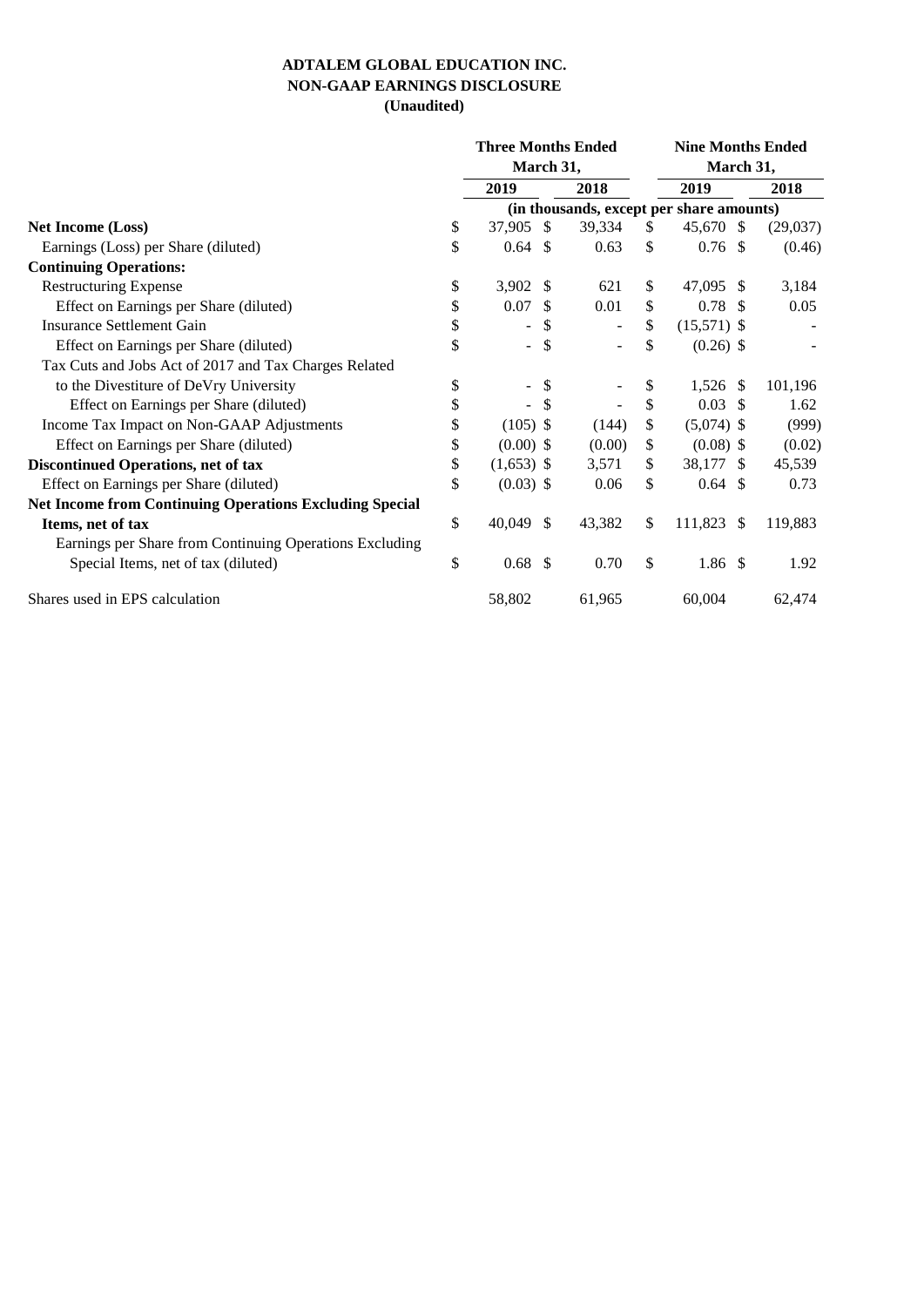## **SUPPLEMENTAL FINANCIAL INFORMATION (Unaudited)**

|                                  |                                         |                                         | (in thousands)                    |                                 |                     |
|----------------------------------|-----------------------------------------|-----------------------------------------|-----------------------------------|---------------------------------|---------------------|
| <b>Revenue:</b>                  | <b>Medical and</b><br><b>Healthcare</b> | <b>Professional</b><br><b>Education</b> | <b>Technology</b><br>and Business | <b>Home Office</b><br>and Other | <b>Consolidated</b> |
| Fiscal Year 2018 as Reported     | 220,067 \$                              | 31,505 \$                               | 59,030 \$                         | $(532)$ \$                      | 310,070             |
| Organic Growth (Decline)         | 7,177                                   | 3,848                                   | (1,173)                           | (276)                           | 9,576               |
| <b>Effect of Acquisitions</b>    |                                         | 582                                     |                                   |                                 | 582                 |
| Hurricane Impact                 | (3,669)                                 |                                         |                                   |                                 | (3,669)             |
| <b>Effect of Currency Change</b> |                                         |                                         | (7,950)                           |                                 | (7,950)             |
| Fiscal Year 2019 as Reported     | 223,575 \$                              | 35,935 \$                               | 49,907 \$                         | $(808)$ \$                      | 308,609             |
| Fiscal Year 2019 % Change:       |                                         |                                         |                                   |                                 |                     |
| Organic Growth (Decline)         | 3.3%                                    | 12.2%                                   | $(2.0\%)$                         | <b>NM</b>                       | 3.1%                |
| <b>Effect of Acquisitions</b>    |                                         | 1.8%                                    |                                   | NM                              | 0.2%                |
| Hurricane Impact                 | $(1.7\%)$                               |                                         |                                   | <b>NM</b>                       | $(1.2\%)$           |
| <b>Constant Currency Change</b>  | 1.6%                                    | 14.1%                                   | $(2.0\%)$                         | <b>NM</b>                       | 2.1%                |
| <b>Effect of Currency Change</b> |                                         |                                         | $(13.5\%)$                        | <b>NM</b>                       | (2.6%)              |
| Fiscal Year 2019 % Change        |                                         |                                         |                                   |                                 |                     |
| as Reported                      | 1.6%                                    | 14.1%                                   | $(15.5\%)$                        | <b>NM</b>                       | $(0.5\%)$           |
|                                  |                                         |                                         |                                   |                                 |                     |

#### **Three Months Ended March 31, 2019**

## **Nine Months Ended March 31, 2019**

|                                  |                                         |                                         |   | (in thousands)                    |                                 |              |
|----------------------------------|-----------------------------------------|-----------------------------------------|---|-----------------------------------|---------------------------------|--------------|
| <b>Revenue:</b>                  | <b>Medical and</b><br><b>Healthcare</b> | <b>Professional</b><br><b>Education</b> |   | <b>Technology</b><br>and Business | <b>Home Office</b><br>and Other | Consolidated |
| Fiscal Year 2018 as Reported     | \$<br>614,649 \$                        | 101,906                                 | S | 196,602 \$                        | $(1,733)$ \$                    | 911,424      |
| Organic Growth (Decline)         | 19,086                                  | 9,344                                   |   | (6,638)                           | (690)                           | 21,102       |
| <b>Effect of Acquisitions</b>    |                                         | 2,473                                   |   | 1,100                             |                                 | 3,573        |
| Hurricane Impact                 | 4,567                                   |                                         |   |                                   |                                 | 4,567        |
| <b>Effect of Currency Change</b> |                                         |                                         |   | (31,273)                          |                                 | (31, 273)    |
| Fiscal Year 2019 as Reported     | \$<br>638,302 \$                        | 113,723 \$                              |   | 159,791 \$                        | $(2,423)$ \$                    | 909,393      |
| Fiscal Year 2019 % Change:       |                                         |                                         |   |                                   |                                 |              |
| Organic Growth (Decline)         | 3.1%                                    | 9.2%                                    |   | $(3.4\%)$                         | NM                              | 2.3%         |
| <b>Effect of Acquisitions</b>    |                                         | 2.4%                                    |   | 0.6%                              | <b>NM</b>                       | $0.4\%$      |
| Hurricane Impact                 | 0.7%                                    |                                         |   |                                   | NM                              | $0.5\%$      |
| <b>Constant Currency Change</b>  | 3.8%                                    | 11.6%                                   |   | $(2.8\%)$                         | NM                              | 3.2%         |
| <b>Effect of Currency Change</b> |                                         |                                         |   | $(15.9\%)$                        | NM                              | $(3.4\%)$    |
| Fiscal Year 2019 % Change        |                                         |                                         |   |                                   |                                 |              |
| as Reported                      | 3.8%                                    | 11.6%                                   |   | (18.7%)                           | <b>NM</b>                       | $(0.2\%)$    |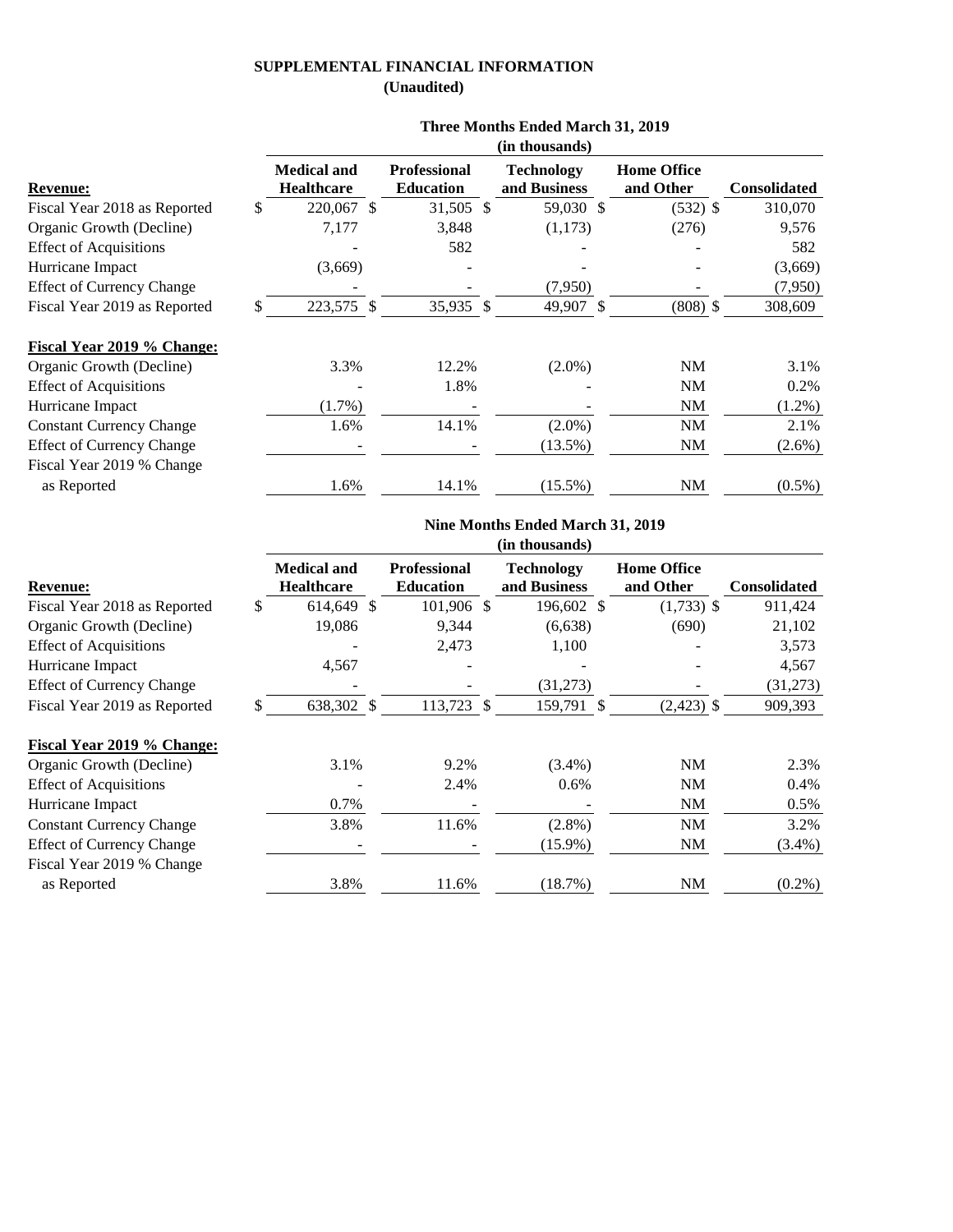## **SUPPLEMENTAL FINANCIAL INFORMATION (Unaudited)**

|                                     | (in thousands)     |  |                     |  |                   |  |                    |  |                     |  |  |  |
|-------------------------------------|--------------------|--|---------------------|--|-------------------|--|--------------------|--|---------------------|--|--|--|
| <b>Total Operating Cost and</b>     | <b>Medical and</b> |  | <b>Professional</b> |  | <b>Technology</b> |  | <b>Home Office</b> |  |                     |  |  |  |
| <b>Expense:</b>                     | <b>Healthcare</b>  |  | <b>Education</b>    |  | and Business      |  | and Other          |  | <b>Consolidated</b> |  |  |  |
| Fiscal Year 2018 as Reported        | \$<br>159,764 \$   |  | 29,123 \$           |  | 59,133 \$         |  | 9,546 \$           |  | 257,566             |  |  |  |
| <b>Cost Increase (Reduction)</b>    | 11,382             |  | 910                 |  | (840)             |  | (3,271)            |  | 8,181               |  |  |  |
| <b>Effect of Acquisitions</b>       |                    |  | 816                 |  |                   |  |                    |  | 816                 |  |  |  |
| <b>Restructuring Expense Change</b> | (663)              |  |                     |  | 1,716             |  | 2,228              |  | 3,281               |  |  |  |
| <b>Effect of Currency Change</b>    |                    |  |                     |  | (7, 541)          |  |                    |  | (7, 541)            |  |  |  |
| Fiscal Year 2019 as Reported        | 170,483 \$         |  | 30,849 \$           |  | 52,468 \$         |  | 8,503 \$           |  | 262,303             |  |  |  |
| Fiscal Year 2019 % Change:          |                    |  |                     |  |                   |  |                    |  |                     |  |  |  |
| <b>Cost Increase (Reduction)</b>    | 7.1%               |  | 3.1%                |  | $(1.4\%)$         |  | NM                 |  | 3.2%                |  |  |  |
| <b>Effect of Acquisitions</b>       |                    |  | 2.8%                |  |                   |  | <b>NM</b>          |  | 0.3%                |  |  |  |
| <b>Restructuring Expense Change</b> | $(0.4\%)$          |  |                     |  | 2.9%              |  | <b>NM</b>          |  | 1.3%                |  |  |  |
| <b>Constant Currency Change</b>     | 6.7%               |  | 5.9%                |  | 1.5%              |  | NM                 |  | 4.8%                |  |  |  |
| <b>Effect of Currency Change</b>    |                    |  |                     |  | $(12.8\%)$        |  | NM                 |  | $(2.9\%)$           |  |  |  |
| Fiscal Year 2019 % Change           |                    |  |                     |  |                   |  |                    |  |                     |  |  |  |
| as Reported                         | 6.7%               |  | 5.9%                |  | $(11.3\%)$        |  | <b>NM</b>          |  | 1.8%                |  |  |  |

#### **Three Months Ended March 31, 2019**

# **Nine Months Ended March 31, 2019**

#### **(in thousands)**

| <b>Total Operating Cost and</b><br><b>Expense:</b> | <b>Medical and</b><br><b>Healthcare</b> | <b>Professional</b><br><b>Education</b> | <b>Technology</b><br>and Business | <b>Home Office</b><br>and Other | <b>Consolidated</b> |
|----------------------------------------------------|-----------------------------------------|-----------------------------------------|-----------------------------------|---------------------------------|---------------------|
| Fiscal Year 2018 as Reported                       | 473,066 \$<br>\$                        | 86,824 \$                               | 180,853 \$                        | 28,372 \$                       | 769,115             |
| Cost Increase (Reduction)                          | 38,098                                  | 4,235                                   | 566                               | (8,187)                         | 34,712              |
| <b>Effect of Acquisitions</b>                      |                                         | 3,195                                   | 650                               |                                 | 3,845               |
| Hurricane Impact                                   | (13, 372)                               |                                         |                                   |                                 | (13, 372)           |
| <b>Restructuring Expense Change</b>                | 40,685                                  |                                         | 1,901                             | 1,325                           | 43,911              |
| <b>Insurance Settlement Gain</b>                   | (15, 571)                               |                                         |                                   |                                 | (15,571)            |
| <b>Effect of Currency Change</b>                   |                                         |                                         | (27, 344)                         |                                 | (27, 344)           |
| Fiscal Year 2019 as Reported                       | 522,906 \$                              | 94,254 \$                               | 156,626 \$                        | 21,510 \$                       | 795,296             |
| Fiscal Year 2019 % Change:                         |                                         |                                         |                                   |                                 |                     |
| Cost Increase (Reduction)                          | 8.1%                                    | 4.9%                                    | 0.3%                              | <b>NM</b>                       | 4.5%                |
| <b>Effect of Acquisitions</b>                      |                                         | 3.7%                                    | 0.4%                              | <b>NM</b>                       | $0.5\%$             |
| Hurricane Impact                                   | $(2.8\%)$                               |                                         |                                   | <b>NM</b>                       | (1.7%)              |
| <b>Restructuring Expense Change</b>                | 8.6%                                    |                                         | 1.1%                              | <b>NM</b>                       | 5.7%                |
| <b>Insurance Settlement Gain</b>                   | (3.3%)                                  |                                         |                                   | <b>NM</b>                       | $(2.0\%)$           |
| <b>Constant Currency Change</b>                    | 10.5%                                   | 8.6%                                    | 1.7%                              | NM                              | 7.0%                |
| <b>Effect of Currency Change</b>                   |                                         |                                         | $(15.1\%)$                        | <b>NM</b>                       | $(3.6\%)$           |
| Fiscal Year 2019 % Change                          |                                         |                                         |                                   |                                 |                     |
| as Reported                                        | 10.5%                                   | 8.6%                                    | $(13.4\%)$                        | <b>NM</b>                       | 3.4%                |